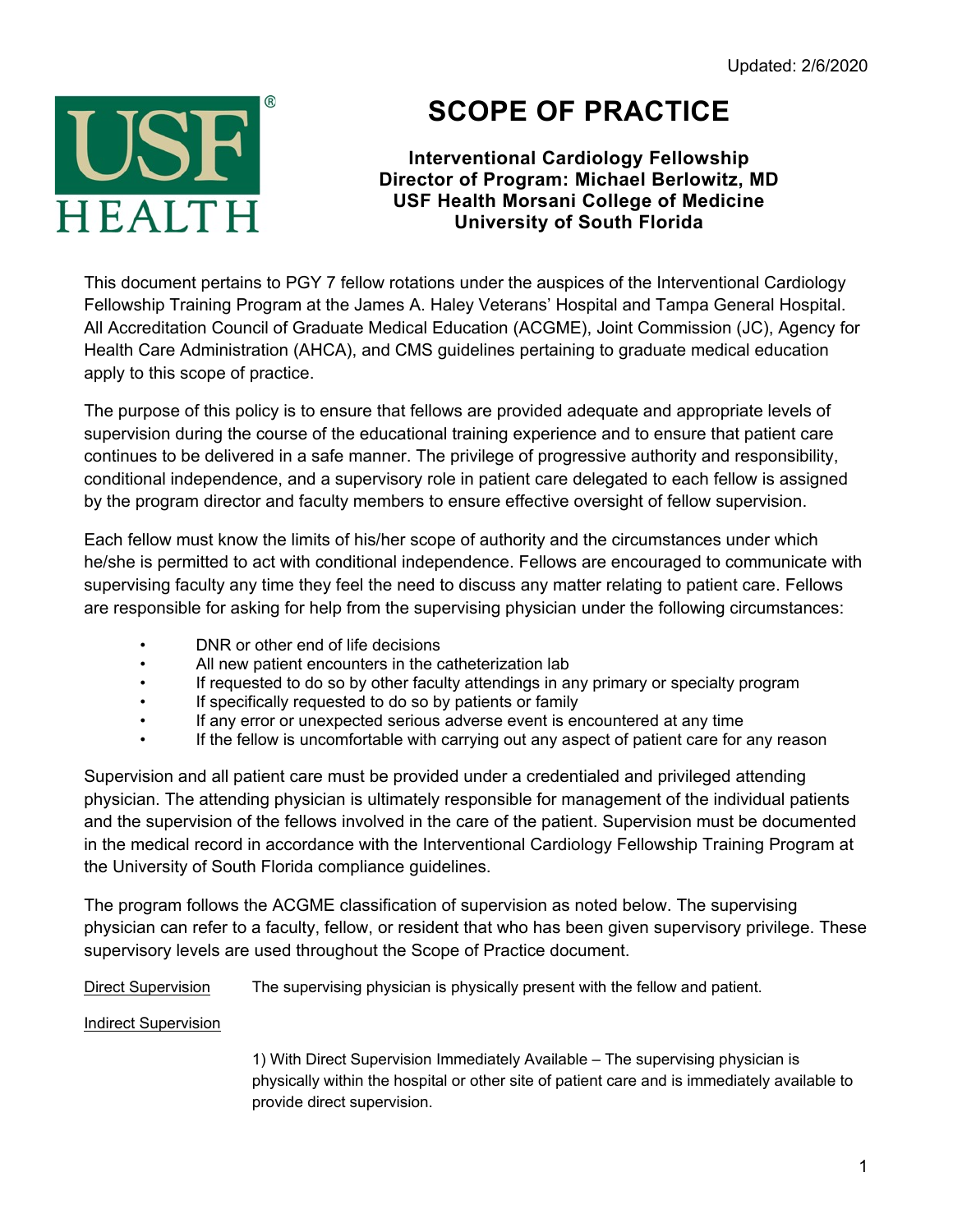2) With Direct Supervision Available – The supervising physician is not physically present within the hospital or other site of patient care but is immediately available by means of telephonic and/or electronic modalities and is available to provide direct supervision.

Oversight The supervising physician is available to provide review of procedures/encounters with feedback after care is delivered.

## **Direct Supervision:**

#### *Fellows shall:*

- 1. Learn proper techniques for performing coronary interventions, including:
	- a. Valvular Disease
	- b. Structural Heart Disease
	- c. Peripheral Vascular Disease
	- d. Cardiac, intracardiac, and intravascular ultrasound examination
	- e. Vascular pressure wire and fractional flow reserve measurements
- 2. Learn proper interpretation of cardia diagnostic studies, including
	- a. Diagnostic angiography and hemodynamic testing
	- b. Cardiac fluoroscopy and angiography
	- c. Treat shock and hemodynamic instability

#### **Indirect Supervision, With Direct Supervision Immediately Available:**

*Fellows shall:*

1. Provide ongoing care for ambulatory patients with cardiac disease

## **Indirect Supervision, With Direct Supervision Available:**

#### *Fellows shall:*

- 1. Do pertinent history & physical examination and develop diagnostic and therapeutic plans for:
	- Ambulatory
	- Hospitalized patients with unknown or newly diagnosed cardiologic disorders
	- Cardiac emergencies
- 2. Recognize and provide proper management for cardiac emergencies
- 3. Provide post procedure care to patient who have undergone interventional procedures
- 4. Discuss diagnosis, prognosis, diagnostic testing, therapeutic considerations and alternatives, supportive care, end-of-life issues, and psychological issues with patients who have cardiac disorders, and with their family members or significant others where appropriate
- 5. Interpret EKG for urgent/emergent care
- 6. Provide consults to physicians in other specialties, regarding cardiac problems of their patients
- 7. Prepare informal and formal educational presentations for residents, subspecialty fellows, and faculty on cardiology topics
- 8. Develop a plan and participate in at least one research project